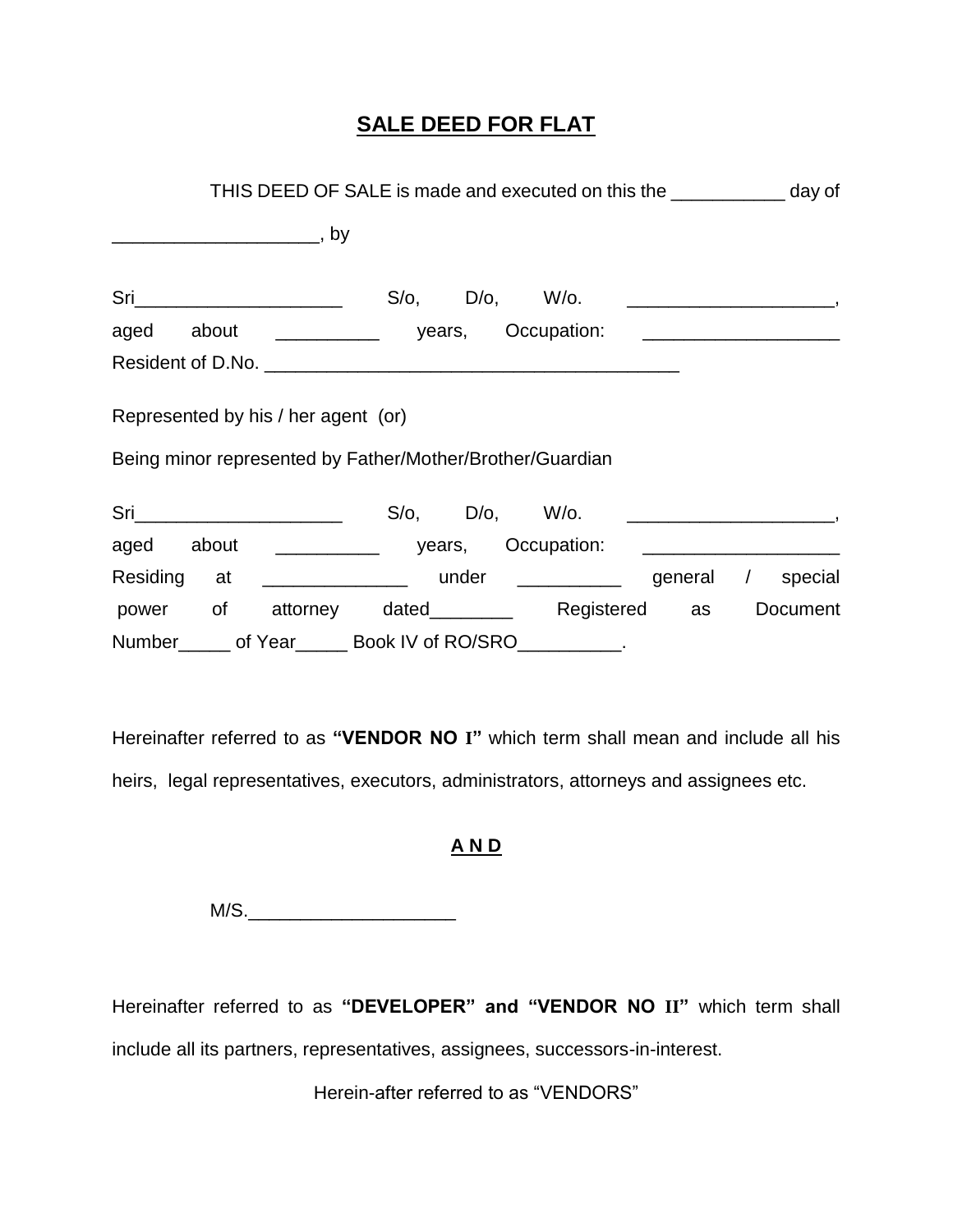### **IN FAVOUR OF**

| years, Occupation:<br>aged about                                                               |  |  | <u> 1980 - Andrea Andrew Maria (h. 1980).</u> |  |
|------------------------------------------------------------------------------------------------|--|--|-----------------------------------------------|--|
|                                                                                                |  |  |                                               |  |
| Being minor represented by Father/Mother/Brother/Guardian                                      |  |  |                                               |  |
| aged about __________ years, Occupation: _____________________<br>Residing at ________________ |  |  |                                               |  |
| Hereinafter referred to as "VENDEE" which term shall mean and include all his heirs,           |  |  |                                               |  |
| legal representatives, executors, administrators and assignees, etc.                           |  |  |                                               |  |
| WHEREAS the Vendor is the sole and absolute owner of the Plot bearing                          |  |  |                                               |  |
| Plot No./House No. _______________________, Survey No.________________situated at              |  |  |                                               |  |
| Ward No. ___________________Block No _____________                                             |  |  |                                               |  |
| Muncipal Corporation / Muncipality which was inherited / having acquired                       |  |  |                                               |  |
| through a Sale/Gift/Gift Settlement/Partition/Will Deed Registered as Document No.-            |  |  |                                               |  |
|                                                                                                |  |  |                                               |  |
|                                                                                                |  |  |                                               |  |

WHEREAS the Vendor was desirous of constructing a residential complex in the said premises have approached the Developer, and the Developer agreed for the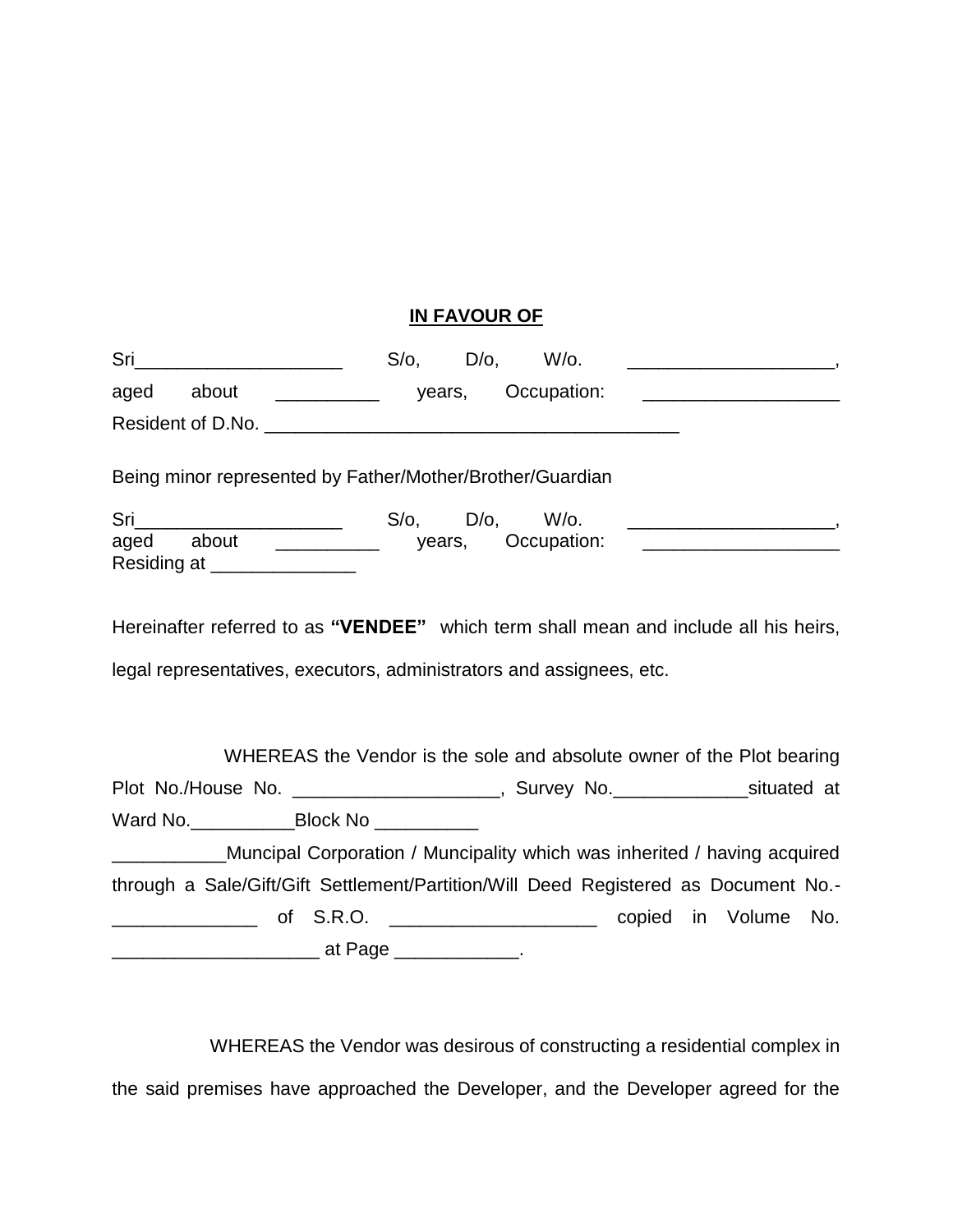same as per the Development Agreement registered as No \_\_\_\_\_\_\_\_\_\_\_\_\_\_ of  $S.R.O$ 

WHEREAS the Vendor(s) herein has/have obtained Permission for Stilt + Upper \_\_\_\_\_\_ Floors, vide Permit No. \_\_\_\_\_\_\_\_\_\_\_\_\_ in File No. \_\_\_\_\_\_\_\_\_ dated\_\_\_\_\_\_\_\_\_\_\_\_\_\_\_\_\_\_\_\_\_ from the Municipal Corporation / Muncipality / Gram Panchayat.

WHEREAS the Vendor(s) have constructed complex named as \_\_\_\_\_\_\_\_\_\_\_\_\_\_\_\_ in the said premises consisting of Stilt Floor for parking + Upper Three Floors for residential units, having amenities of APSEB & HMWS connections as per the plan.

AND WHEREAS the Vendor(s) offered to sell (The undivided share of the site described in 'A' schedule) Flat **Described** in 'B' schedule (hereinafter referred to as the "SCHEDULE PROPERTY') to the Vendee for a total sale consideration of Rs.\_\_\_\_\_\_\_\_\_\_\_\_ Only) and the Vendee herein has agreed to purchase the above mentioned Flat for the said sale consideration which includes the consideration for the purchase of the proportionate undivided share of land.

#### **NOW THIS DEED OF SALE WITNESSETH AS FOLLOWS:**

1. That in pursuance of the said offer and acceptance the Vendee has already paid the entire sale consideration of Rs.\_\_\_\_\_\_\_\_\_ to the Vendors, the receipt of which the Vendors hereby admitted and acknowledged, the Vendors hereby convey, transfer and assign all their title, right and interest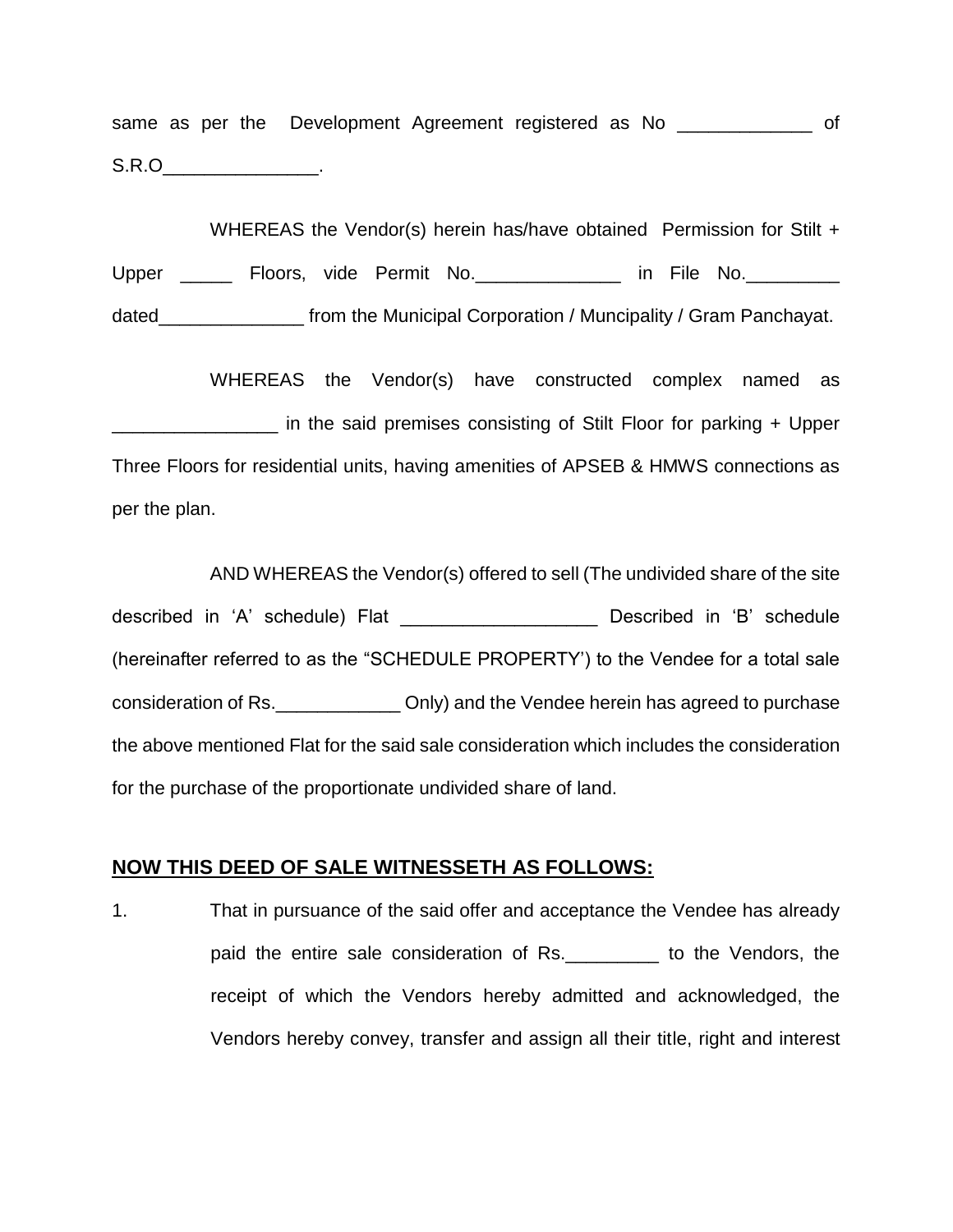over the schedule property together with Rights of easements and appurtenances unto and to the use of the Vendee.

- 2. That the Vendors have this day delivered the vacant, physical and peaceful possession of the Schedule Property to the Vendee TO HAVE AND TO HOLD the same absolutely and forever, which is more fully and specifically delineated and described in Schedule Property.
- 3. That the Vendors have paid all the taxes, cess, dues etc., in respect of the schedule mentioned property upto date of registration of Sale Deed.
- 4. That the rights, titles, interests, easements, privileges, appurtenances, liberties, enjoyments and possessions are hereby transferred and subsist in favour of the Vendee absolutely and forever.
- 5. That the Vendors hereby declare and covenant with the Vendee that the schedule mentioned property is free from all encumbrances, charges, prior sales, gifts, mortgages, liens, court attachments and litigations etc., and the Vendors have full power and absolute authority to sell the said premises to the Vendee absolutely and forever.
- 6. That the Vendors hereby undertake to indemnify and keep the Vendee indemnified against all the losses, costs, expenses, damages sustained if any to the Vendee on account of any defect in title of Vendors or if the Vendee is deprived from the part or whole of the schedule property, the Vendors shall compensate against the same at all times with the personal or other property.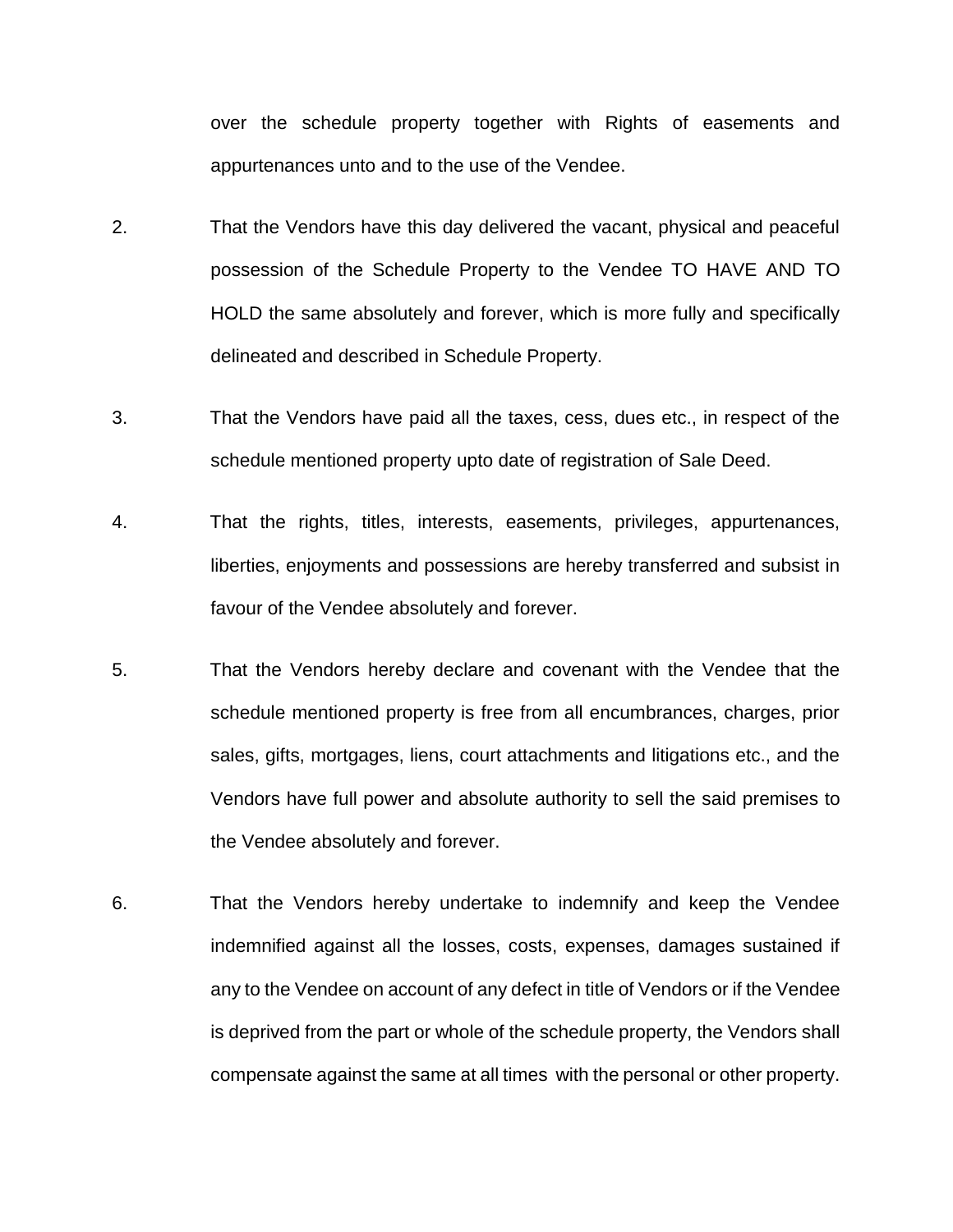- 7. That the Vendors further declare and covenant with the Vendee that they will execute any further deeds of assurance to strengthen the title of the Vendee at the cost and expenses of the Vendee.
- 8. The Vendee shall be the joint owner of schedule land along with other Flat owners of the building complex and the land is for the common use of the Flat owners of the building complex.
- 9. The vendor(s) here by declare that the site described in 'A' schedule property is not in assigned land with in the meaning of A.P Assigned Lands (Prohibition and Transfers) Act 9 of 1977 and it is also not sold to any body or under mortgage to Govt. / Agencies / Under takings.
- a) TO HAVE PEACEFUL AND OCCUPATION OF THE BUILDING COMPLEX\_\_\_\_\_\_\_\_\_\_\_\_\_\_\_\_\_\_ THE VENDEE HEREBY COVENANTS AS FOLLOWS:

b) The Vendee hereby agrees to be a member of the Society or Association to be registered under the Societies Act or any other analogous enactment or regulations that may be formed by all the Flat owners of the building complex \_\_\_\_\_\_\_\_\_\_\_\_\_\_\_\_\_\_\_\_\_\_\_\_\_\_ and the Vendee shall abide by the rules and by-laws of the said Society who shall be the administrators of common services such as lift, transformer, corridors, passages, staircases, drainage, water supply, maintenance of borewells, electricity and other properties of common enjoyment and maintenance of security staff and any such other welfare activities as the general body of Society may consider and resolve by a special resolution. The Vendee shall pay to the Society /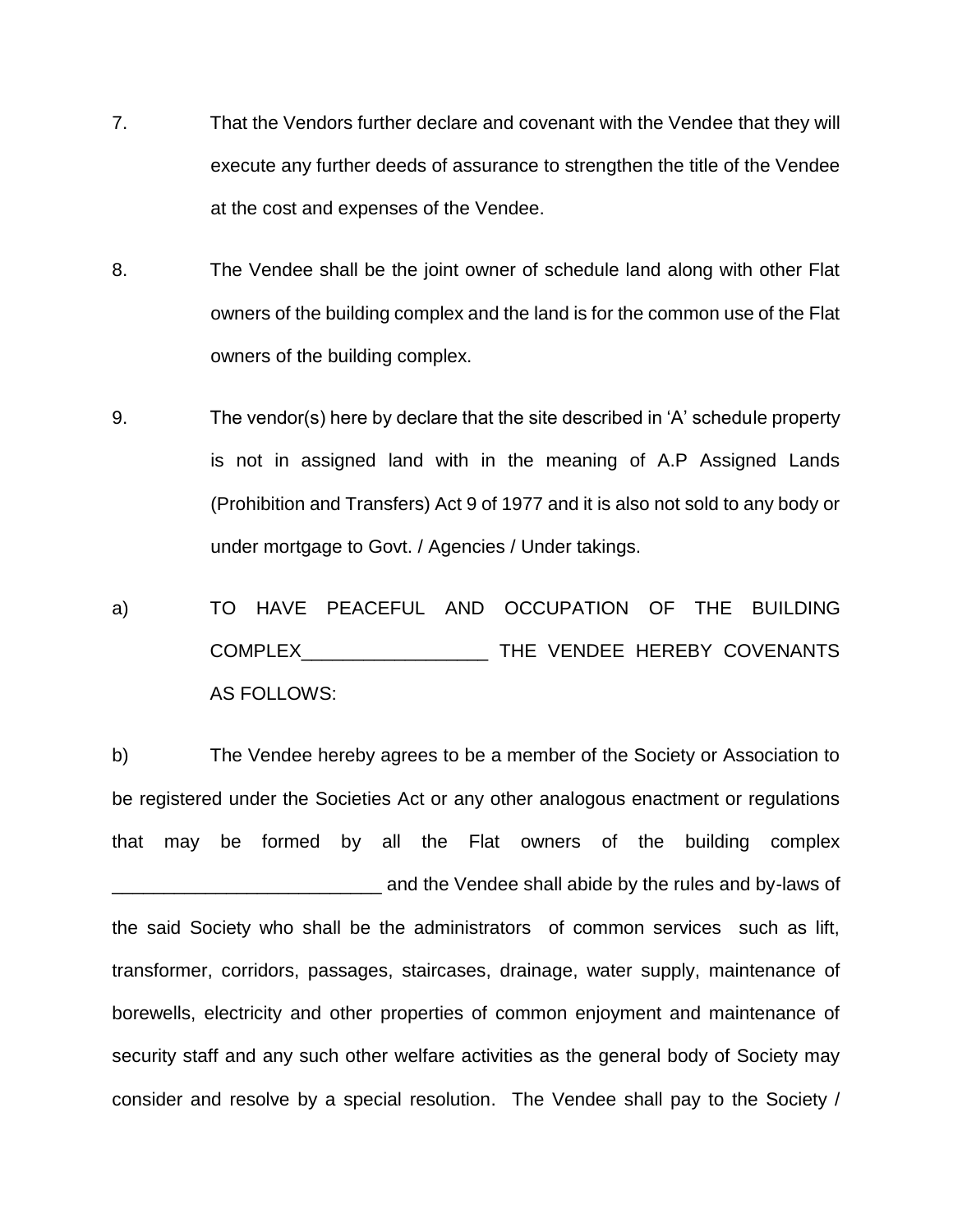Associaiton share of the amounts towards common services, insurance premium, taxes leviable on the entire building complex. Further, the Vendee shall pay the property tax, electricity meter deposit, electricity consumption charges and water charges of scheduled property etc., to the concerned authorities regularly.

c) The Vendee shall park vehicle only in the parking area in the common area, and the same shall make use of the common passage leading from the main road to the apartments only as an approach to the apartments and no cause any obstruction in the passage and will not have any right over the sky-space over the passage.

d) The Vendee shall not at any time demolish schedule property or any part of the building including the common areas such as staircase, lift, parking area, drainage pipes, cables, water courses, gutters, wires and other conveniences necessary for proper utility of the building. The Vendee shall not make any additions or alterations or any new constructions of any nature whatsoever contrary to the MCH plan for his/her Flat or to any part of the building. The Vendee shall not close the verandahs or lounges or also shall not alter the exterior colour of the building complex. For this purpose the Flat owners means all persons having rights, title or interest in any part of the building. The design of the grills provided to the balconies as well as to the windows of apartments shall not be replaced with any other design so as to maintain uniformity in the appearance of the building.

e) The Vendee hereby agrees to keep his/her Flat as well as the partition walls, drains, drain pipes, water pipe lines and the appurtenances thereto in good condition so as to support shelter and protect all parts of the building and also for proper utility and occupation.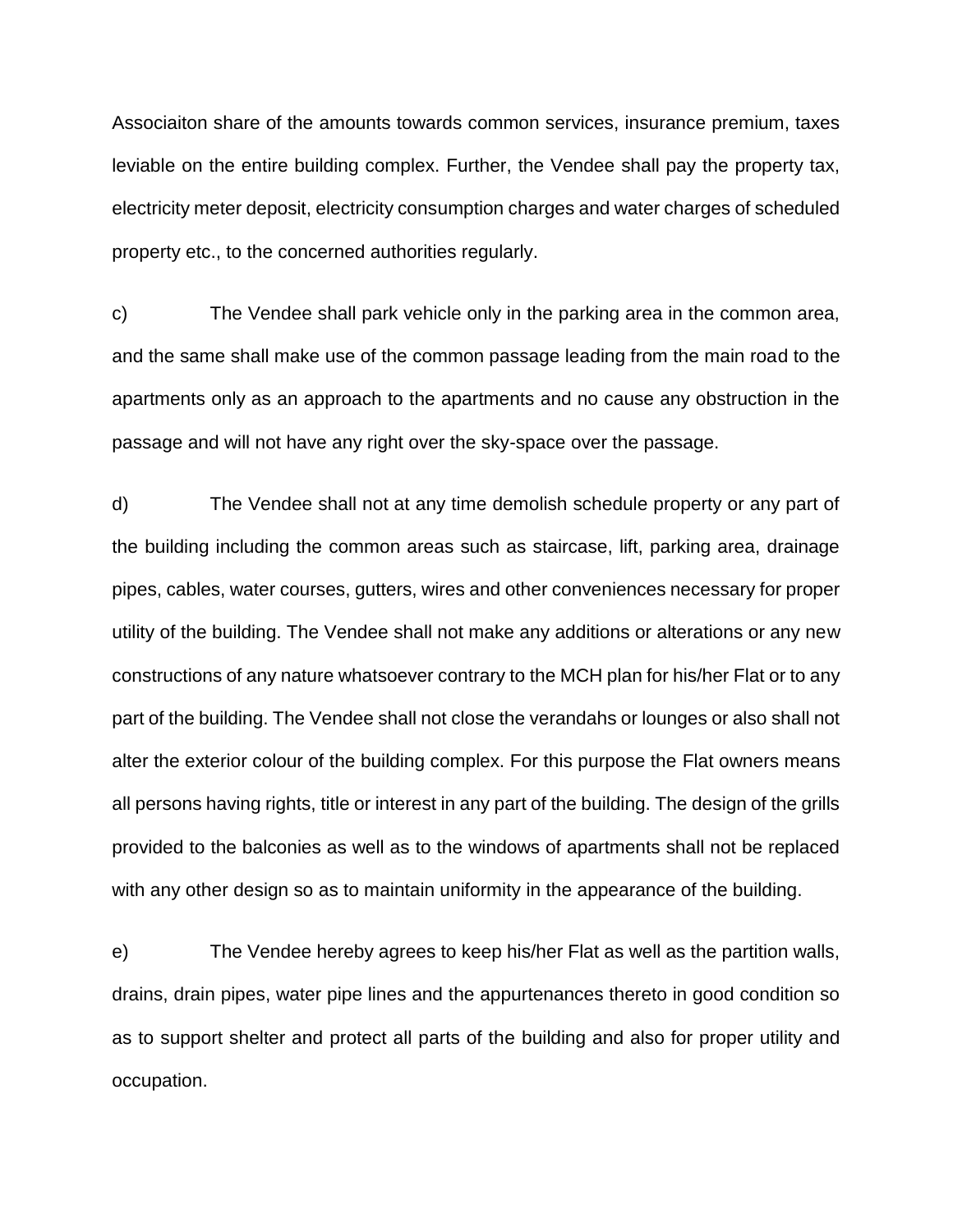f) The Vendee hereby agrees to use the common over head tank jointly along with other Flat owners and undertakes to pay the water charges proportionately if water is purchased.

g) The Vendee shall covenants that he/she shall not throw any dust, rubbish, rags, waste or permit the same to be thrown in the compound or in any portion of the building complex, which may cause damage, loss or inconvenience to other occupants of the building.

h) The Vendee hereby agrees that he/she shall not use the Flat for any purpose which may cause nuisance or disturbance to the neighboring occupants of the building, nor for any illegal or immoral purpose.

i) The Vendee shall not store in the Flat any explosive or goods of destructive nature which are likely to cause fire or explosion and also shall not store heavy weight materials which may effect damage or destroy the structures of the building.

# **'A' SCHEDULE PROPERTY**

All that piece and parcel of the site admeasuring \_\_\_\_\_\_\_\_\_\_\_\_\_\_\_ Sq.yards / \_Sq.Mts. Survey No\_\_\_\_\_\_\_\_\_\_\_\_ Ward No\_\_\_\_\_\_\_ Block No.\_\_\_\_\_\_\_\_ Situated at \_\_\_\_\_\_\_\_\_\_\_Muncipal Corportation / Muncipality \_\_\_\_\_\_\_\_\_\_\_\_\_ Sub District **Example 21 Registration District.** 

Which is more fully described in the plan annexed hereto and marked in RED colour and bounded as under:

NORTH :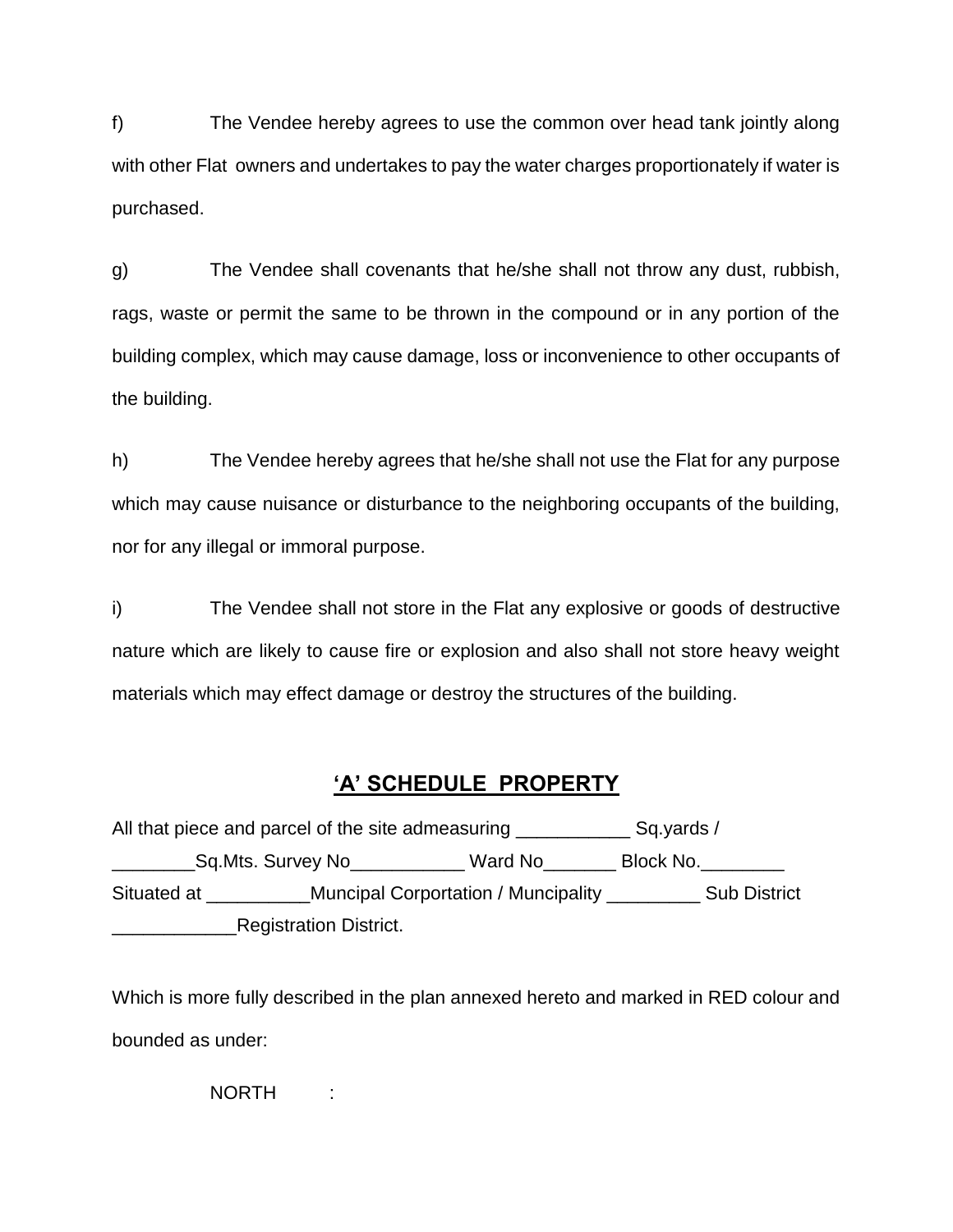| In the above property undivided share of |   | Sq.yards | Sq.Mts |
|------------------------------------------|---|----------|--------|
| <b>WEST</b>                              | ٠ |          |        |
| <b>EAST</b>                              |   |          |        |
| <b>SOUTH</b>                             | ٠ |          |        |

## **'B' SCHEDULE PROPERTY**

Flat No. \_\_\_\_\_\_\_\_\_\_\_\_\_\_\_\_\_ in \_\_\_\_\_\_\_\_\_\_\_\_Floor With a Plinth Area of \_\_\_\_\_\_\_Sq.Feet including common areas along with parking area admeasuring \_\_\_\_\_\_\_\_ Sq.Feet in the residential / commercial complex named \_\_\_\_\_\_\_\_\_\_\_\_\_\_\_\_ constructed in the 'A' Schedule Property bounded by,

| <b>NORTH</b> |  |
|--------------|--|
| <b>SOUTH</b> |  |
| <b>FAST</b>  |  |
| <b>WEST</b>  |  |

IN WITNESS WHEREOF the Vendors have hereunto set their hand to this Absolute Deed of Sale on this day, month and the year first above mentioned in the presence of the following witnesses.

#### **V E N D O R S**

#### **WITNESSES :**